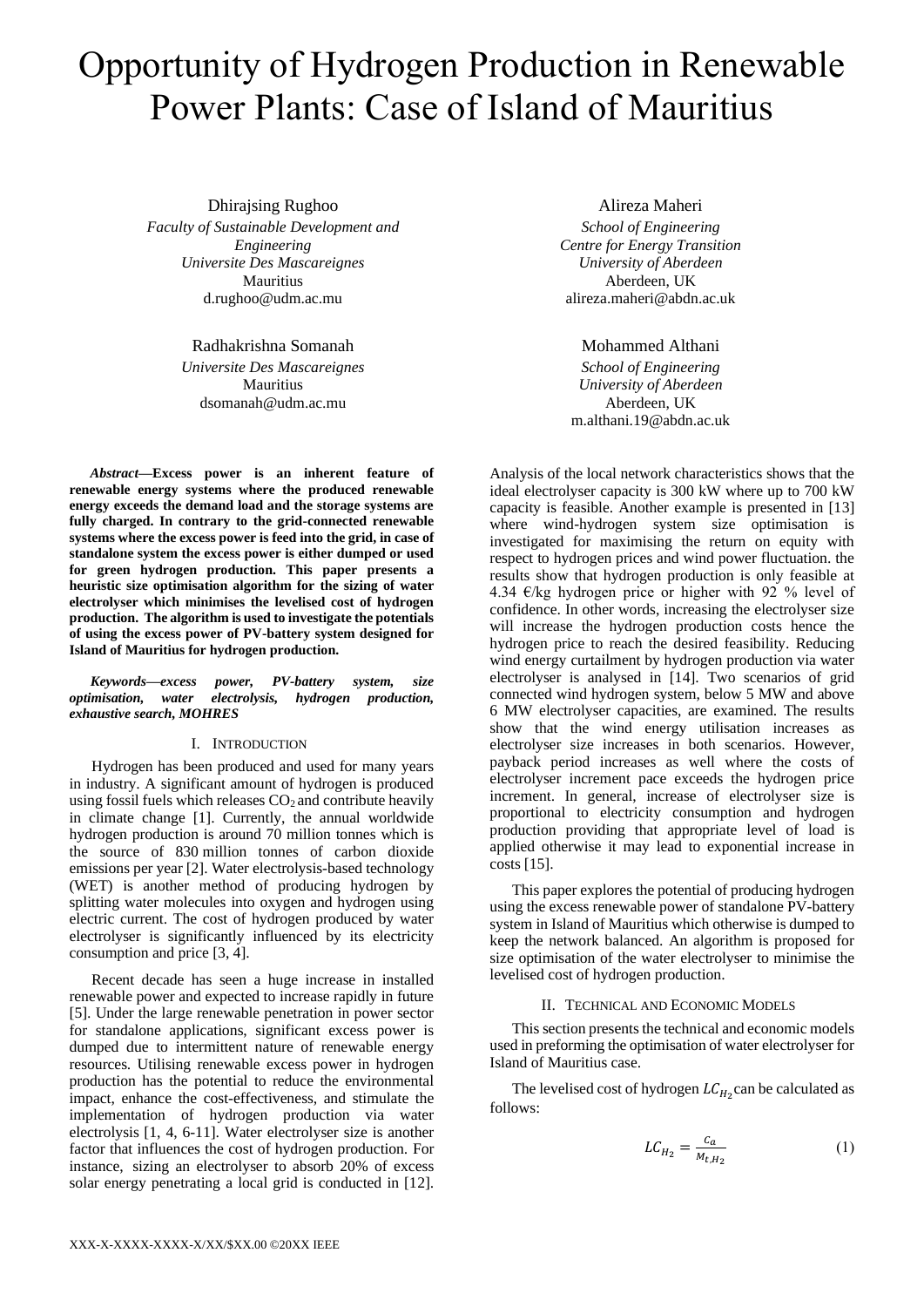where,  $C_a$  is annualised cost of electrolyser, and  $M_{t,H_2}$  is the total annual mass of hydrogen produced and can be calculated by the following:

$$
M_{t,H_2} = \frac{\left(\sum_{i=1}^{8760} P_{EL,i}\right)3600}{2V_{EL}F} \tag{2}
$$

where,  $P_{EL,i}$  load of electrolyser at hour *i*,  $V_{EL}$  is working voltage of the electrolyser, and  $F$  is Faraday's constant.

The annualised cost of the electrolyser is given by the following [16]:

$$
C_a = TLSC \frac{d(1+d)^{N_S}}{(1+d)^{N_S}-1}
$$
 (3)

where,  $d$  is the discount rate, and  $N_s$  is the lifespan of the system. The fraction in equation (3) represent the uniform cost recovery factor. the total lifespan cost of the electrolyser  $TLSC$  calculated by the following:

$$
TLSC = \sum_{j=0}^{Ns} \frac{c_j}{(1+d)^j}
$$
 (4)

where,  $C_j$  is the annual costs in year *j* including capital (purchasing and installation)  $C_c$ , operation and maintenance  $C_{O\&M}$ , and replacement  $C_r$  costs during the lifespan of the system and are given as follows:

$$
C_i = C_{u,el} S_{el} \tag{5}
$$

$$
C_c = C_i(1 + \alpha_{inst,el})
$$
 (6)

$$
C_{0\&M} = \alpha_{0\&M,el} C_i \tag{7}
$$

$$
C_r = n_{r,el} C_c \tag{8}
$$

where,  $C_i$  is the initial cost of the electrolyser as a function of unit cost  $(C_{u,el})$  and the size of the electrolyser (  $S_{el}$ ),  $\alpha_{inst,el}$  is the installation cost fraction,  $\alpha_{0\&M,el}$  is the operation and maintenance cost fraction, and  $n_{rel}$  is the number of replacements. It is calculated by the following:

$$
n_{r,el} = \begin{bmatrix} \frac{N_S T_{el}}{N_{el,nom}} \end{bmatrix} \tag{9}
$$

where,  $T_{el}$  and  $N_{el,nom}$  are operation time and nominal lifespan of electrolyser respectively.

# III. PROBLEM FORMULATION AND THE OPTIMISATION ALGORITHM

#### *A. Problem formulation*

This subsection illustrates the problem formulation using the mathematical models presented earlier and analyses the system performance at its nominal power.

Assuming all parameters of the electrolyser are constant, the independent and dependent variables, are  $\vec{X}$  and  $\vec{Y}$ respectively, can be defined as the following:

$$
\vec{X} = \{P_{elec,nom}, P_{EL}, T_{el}\}\tag{10}
$$

$$
\vec{Y} = \{M_{t,H_2}, TLSC, LC_{H_2}\}\tag{11}
$$



Fig. 1. Typical annual hydrogen production as a function of electrolyser size and operation hours.



Fig. 2. Typical hydrogen production costs as a function of electrolyser size and operation hours.

Although the hour of operation and nominal power of the electrolyser became linearly dependent in terms of hydrogen production (Fig.1), they are not in terms of  $TLSC$ (Fig.2). Nevertheless, levelised cost of hydrogen remains constant providing that the electrolyser always operates at its nominal power during its lifespan.

However, using excess power of optimised renewable energy system reduces  $\vec{X}$  to the following:

$$
\vec{X} = \{P_{elec,nom}\}\tag{12}
$$

where  $P_{EL}$  and  $T_{el}$  are determined by the excess power distribution (Fig.3). Now, the level of applied load and its duration are variable (i.e. operation of a given electrolyser at its nominal power not always guaranteed). Consequently, using small electrolyser may lead to curtailment of hydrogen production at a desired cost while using large electrolyser to utilise all excess power produces maximum mass of hydrogen but increase the costs exponentially on the other hand. Hence, electrolyser size optimisation is needed.

#### *B. Exhaustive search algorithm*

To obtain the optimum size of the electrolyser, the proposed algorithm using exhaustive search is explained below.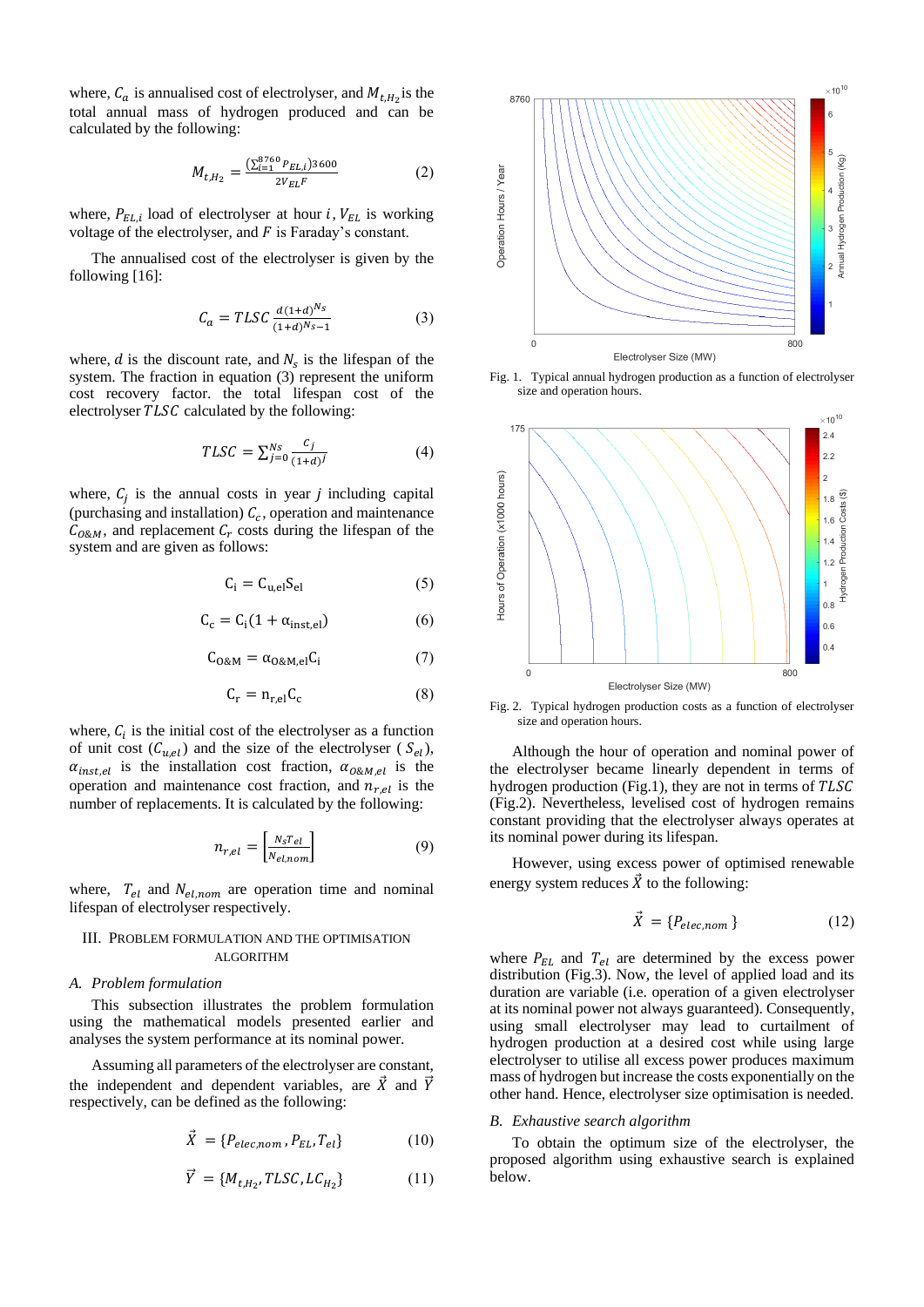

Fig. 3. Power balance of PV-battery system for Island of Mauritius.

The nominal power of electrolyser at  $j<sup>th</sup>$  iteration is calculated by the following:

$$
P_{EL,nom} = P_{excess,min} + j\Delta p \tag{13}
$$

where,  $j = 0, 1, 2, ..., m$ ,  $\Delta p$  is step size, and m is mesh size which are given by the following:

$$
\Delta p = \frac{P_{excess,max} - P_{excess,min}}{m} \tag{14}
$$

For a given nominal power of water electrolyser, do the following:



Fig. 4. Typical excess power probability distribution of optimised renewable energy system

- Step 1: Find the actual power (hourly averaged) through the year:  $P_{EL,i} = \min\{P_{excess,i}, P_{EL,nom}\}$ for  $i = 1, 2, \ldots, 8760$
- Step 2: Find the number of hours that the electrolyser works during the year ( $P_{EL,i} > 0$ ).
- Step 3: Use the number of hours to determine the actual life of the electrolyser.
- Step 4: Use  $P_{EL,nom}$  to calculate the capital and the operation and maintenance cost of the electrolyser using equations (5), (6), and (7) where:  $S_{el}$  =  $f(P_{EL,nom}).$
- Step 5: Use the actual life to find the number and the year of replacement, and from there the replacement cost using equations (8) and (9).
- Step 6: Use the cost components obtained in Steps 4 and 5 above to calculate the total lifespan cost using equation (4).
- Step 7: Calculate the annualised cost of water electrolyser using equation (3).
- Step 8: Calculate the amount of hydrogen produced by the electrolyser per year using equation (2).
- Step 9: Calculate the levelised cost of hydrogen production using equation (1).

### IV. PV-BATTERY SYSTEM EXCESS POWER CASE STUDY

The power balance of the optimised PV-battery system is preformed using MOHRES (Multi-objective Optimisation of Hybrid Renewable Energy System under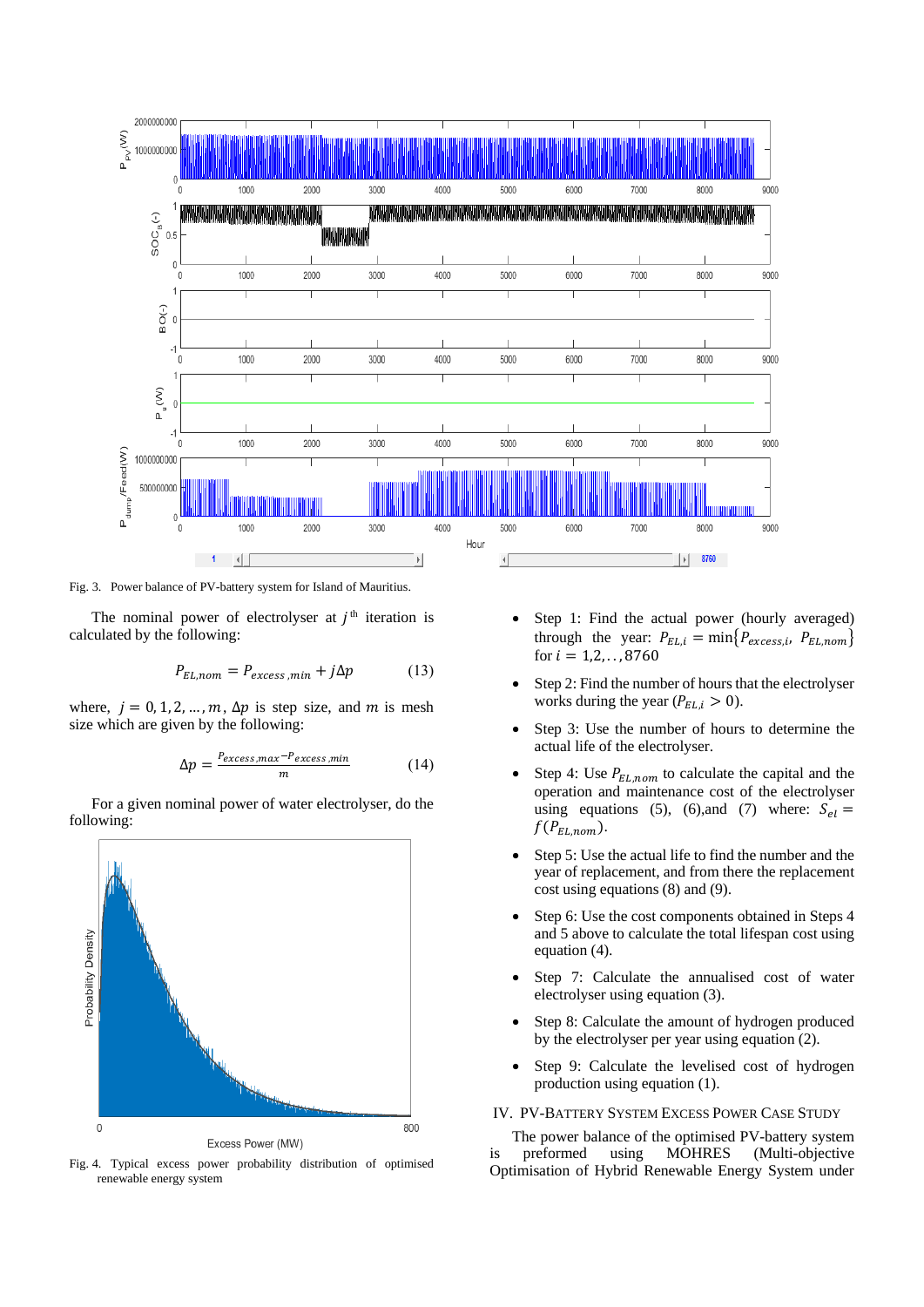uncertainties) [17] based on solar resources of Island of Mauritius to serve electricity demand of the whole country and shown in Fig.4. The first chart is the PV power profile. The charging and discharging cycles of the battery are shown in the second chart. There are no backouts duration and the unmet load is zero as presented by the third and fourth charts respectively. The last chart is the excess power profile. As shown in Fig.4, the standalone system is dumping annual excess energy of order of GWh which does not seem wise. Therefore, we consider adding an electrolyser to the system to produce hydrogen with the excess power.

Since the uncertainties are involved in power balance due to the intermittent nature of solar energy, the range of excess power with the most likelihood to occur during the lifespan operation of the power system is much smaller than the maximum excess power.

Applying this principle to Island of Mauritius PVbattery system, the minimum and maximum excess power are 0 and 799.82 MW respectively. Using probability density function with a bin of 100, 4 MW excess power has the highest density (0.83322  $\omega P_{excess} = 4MW$ ). In other words, the electrolyser will operate at 4 MW load most of the time during the lifespan of PV-battery system. Sizing the electrolyser at 4 MW excess power and excluding higher load levels may lead to curtailment of excess power utilisation. To obtain the optimum size of the electrolyser, the cost and hydrogen production for each electrolyser in terms of a nominal power, from the minimum to the maximum excess power is calculated by the algorithm explained previously.

The output of the algorithm can be represented by the following:

$$
f(P_{EL,nom,}M_{t,H_2}, LC_{H_2}) = 0 \tag{15}
$$

The objective is to optimise the size of water electrolyser for a minimum levelised cost of hydrogen production. Therefore, equation (12) for our case becomes:

$$
LC_{H_2} = f(P_{EL,nom,}M_{t,H_2})
$$
 (16)

Since there is no constraint in total mass produced by the system, the objective function reduces to the following:

$$
LC_{H_2} = f(P_{EL,nom})\tag{17}
$$

Using  $\Delta P = 1MW$ , the cost of hydrogen production for each water electrolyser (from  $P_{EL,nom} = 1 MW$  to  $P_{EL,nom} = 800MW$ ) is shown in Fig. 5.

The optimum size of the water electrolyser for the best utilization of excess energy of PV-battery system is 20 MW nominal power (Fig. 6).

## V. DISCUSSION

Utilising excess power adds a total of 94.36 million USD to TLSC of the of PV-battery system. However, the total amount of 272.6 million tons of hydrogen per year is the potential hydrogen production with the optimum size of the water electrolyser of 20 MW in Island of Mauritius at a lowest cost of hydrogen production per kg  $\approx 34.7 \frac{\text{d}}{\text{kg}}$ .

A key assumption of such low hydrogen price is that electricity supplied to the water electrolyser is assumed to be free as it would be dumped otherwise. Also, the hydrogen storage or transport is not included in the analysis. In other words, the hydrogen produced is assumed to be consumed locally per production bases such that no or insignificant storage needed relative to the system size.



Fig. 5. The cost of hydrogen production as a function of the electrolyser nominal power (1 to 800 MW).



Fig. 6. The cost of hydrogen production as a function of the electrolyser nominal power (1 to 40 MW).

# VI. CONCLUSION

Utilising the excess power produced by standalone hybrid renewable energy systems for hydrogen production has become a topic of research as the number of installed renewable energy systems grows. Sizing the electrolyser